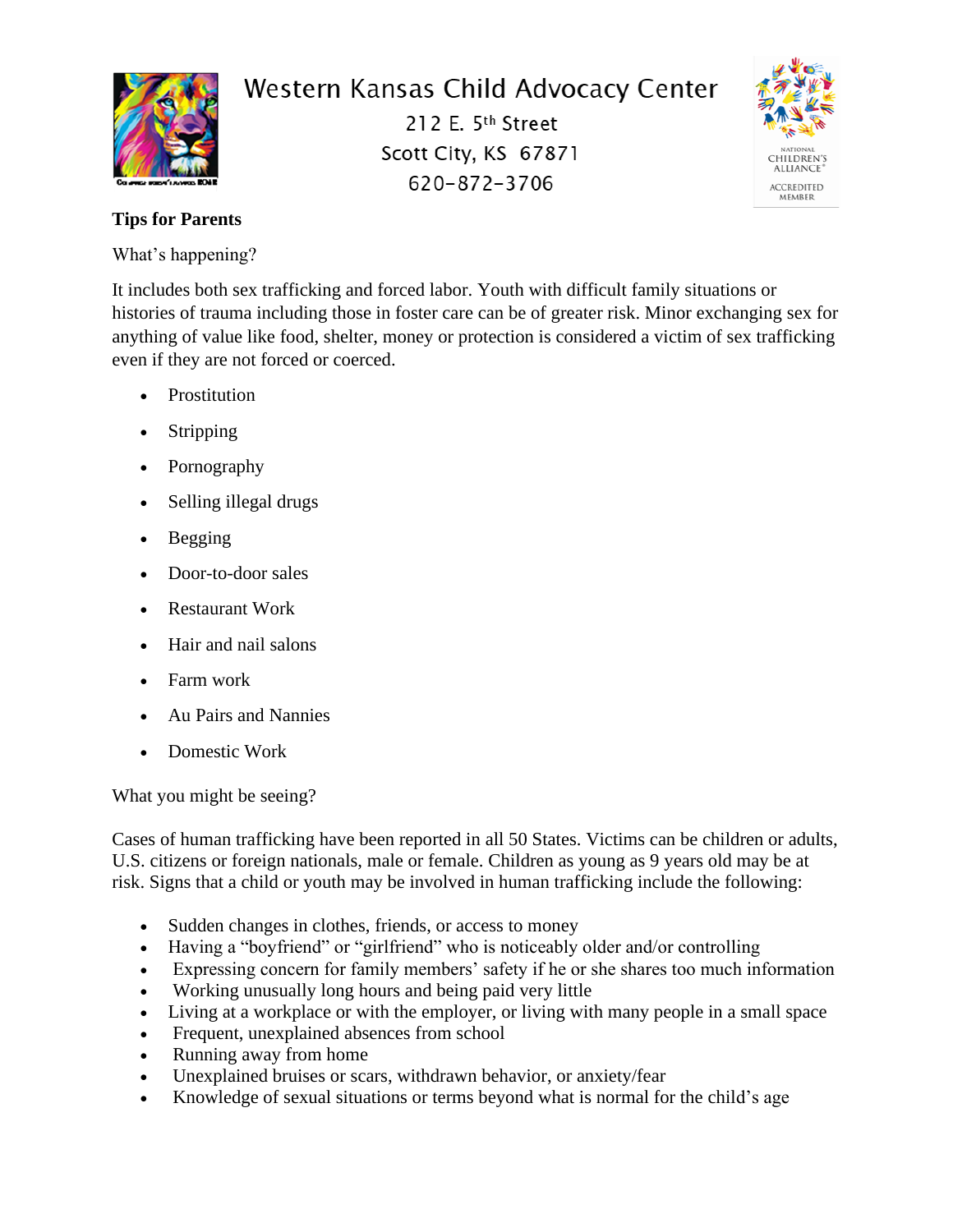

## Western Kansas Child Advocacy Center

212 E. 5th Street Scott City, KS 67871 620-872-3706



Signs of drug addiction

What you can do?

Be aware of recruiting tactics Traffickers target victims through social media websites, telephone chat lines, afterschool programs, at shopping malls and bus depots, in clubs, or through friends and acquaintances.

Social media- be aware of the apps that teens use and how they work. Check privacy settings and have a conversation about what safe use of social media means for them.

Start the conversation early- teaching children from a young age how to say no, get away and tell someone; are tools that can reduce vulnerability to exploitation in the future.

Ask questions—especially about new friends and those who appear to be significantly older. Are friends involved in "the life"? Do they hang out near areas known for sex work?

Acceptance- LGBTQ youth that are rejected by their families are at increased risk of homelessness and vulnerable to exploitation. Acceptance is a form of prevention.

Understand that trafficked youth are victims, not criminals. If a person has been forced to commit illegal acts, he or she is a victim and is not guilty of a crime. Help the youth understand that he or she will not be punished for seeking help.

Be informed about trauma- children that have been exploited may present with symptoms of trauma such as always being on their guard (hypervigilance), nightmares or moments of reliving a scene from the situation (flashbacks), or act out. Siblings especially younger siblings can be